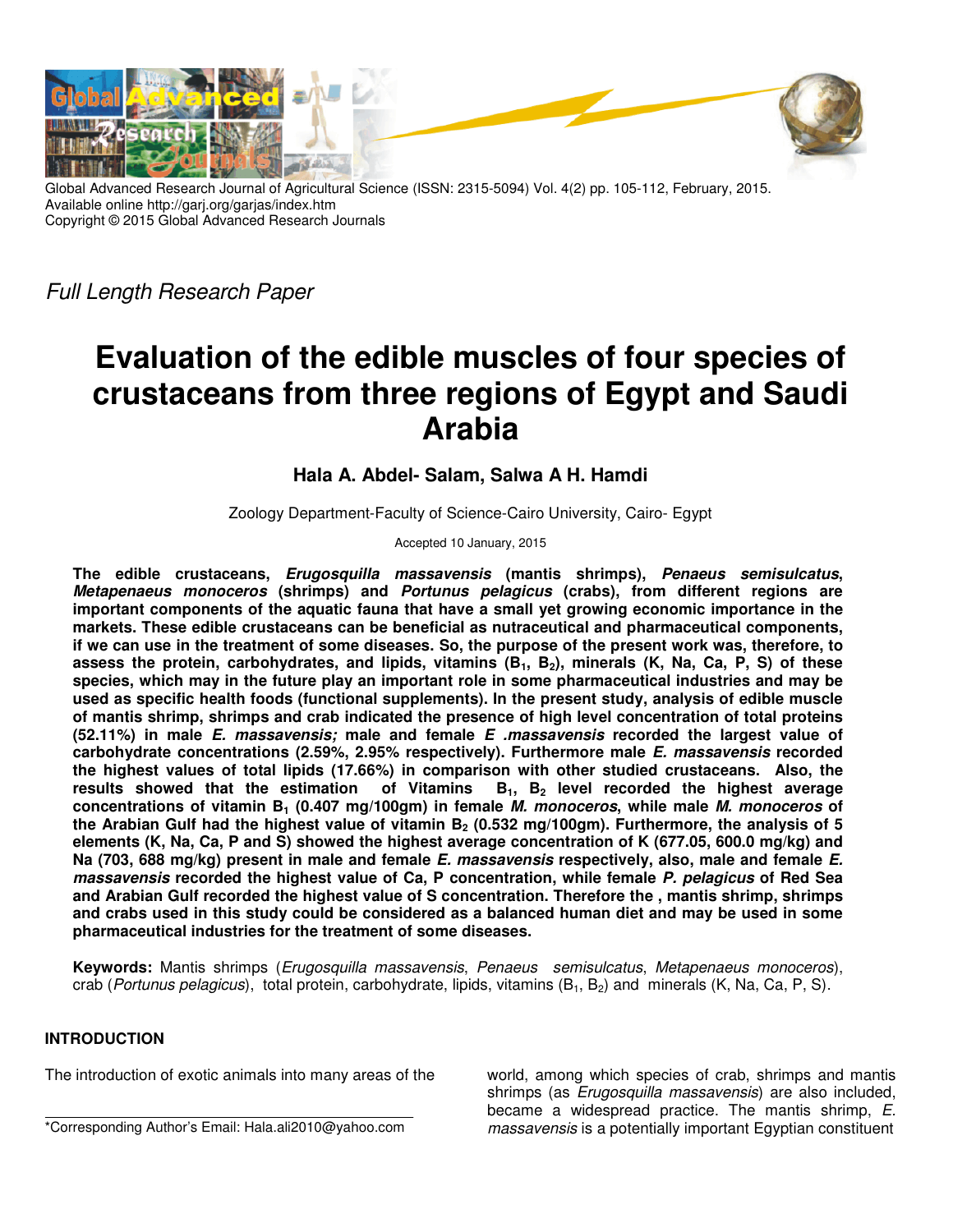of the fishery for economic crustaceans both in the area of the Suez Canal and in the Mediterranean Sea at Port Said displacing and dominating the local species Squilla mantis. Since landings of these mantis shrimps (Kocatas and Katagan, 1995 and Sa1lam et al, 2006) are incorporated with those of the penaeid prawns, the nature of its fishery is therefore described as a part of the overall fishery of commercial crustaceans. The edible crustaceans can be beneficial as nutraceutical and may be used in some pharmaceutical industries, as reported by Fahmy et al. (2009); Fahmy and Hamdi (2011 a, b); Hamdi (2011) and Abdel Salam (2014).

It is interesting to note that the majority of marine organisms have attracted much attention as potential sources of drugs, recently, that are mainly found in invertebrates such as sponges, tunicates, molluscs, crustaceans and coelenterates. Some species produce very active biochemical compounds which have pharmaceutical value as anticancer drugs and antibiotics (Alonso et al., 2003). Other species have shown clinical antitumor activity in refractory soft tissue sarcoma and ovarian cancer (D'Incalci et al., 2004). Several reports have described aspects of the crustaceans, particularly the edible species that have been intensely investigated and used as model organisms in a number of studies on biochemical composition and nutritive quality (Rosa and Nunes, 2002; Hamdi and Zaghloul, 2006; Hamdi and Abd El-Monem, 2006; Ibrahim and Khalil, 2009; Ehigiator and Oterai, 2012; Abdel Salam, 2013 and Abdel Salam, 2014). Studies on the biochemical components of economic crustacean species in the edible muscles carried out to assess the nutritive quality of this species for human consumption (Sallem et al., 2006; Mitra et al., 2010).

Vitamins have a nutritional value and play important roles in cell metabolism. The B vitamins often work together to deliver a number of health benefits to the body. Minerals are particularly significant in the different biological functions. Potassium (K) and sodium (Na) regulate the electrolyte and acid-alkali balances, the conductive capacity of the nerves, muscle contractions and the production of adrenaline and amino acids. Calcium (Ca) is considered that most important of the principal mineral element (macronutrients) which constitutes 60-80% of all the inorganic material in the human body. Phosphorus (P) is an essential mineral for cell function and it occupies a key role in all reactions with magnesium (Mg).

So, the purpose of the present work was, therefore, to assess the level of protein, carbohydrates, and lipids, vitamins  $(B_1, B_2)$ , minerals  $(K, Na, Ca, P, S)$  of both sex of mantis shrimps, shrimps and crab (E. massavensis, Penaeus semisulcatus , Metapenaeus monoceros, and Portunus pelagicus) respectively, which may in the future play an important role in some pharmaceutical industries and may be used as specific health foods (functional supplements).

#### **MATERIALS AND METHODS**

#### **-Collection of samples:**

The edible crustaceans, Erugosquilla massavensis, Penaeus semisulcatus, Metapenaeus monoceros and Portunus pelagicus were collected from different sites as follows:

1) Mantis shrimp (Erugosquilla massavensis) samples were obtained from the Mediterranean Sea (Port Said).

2) Penaeus semisulcatus (shrimp) from Mediterranean Sea (Port Said) and Red Sea (Saudi Arabia).

3) Metapenaeus monoceros (shrimp) from Arabian Gulf (Saudi Arabia-Dammam).

4) Portunus pelagicus (Crab) from Mediterranian Sea (Port Said), Red Sea (Saudi Arabia) and Arabian Gulf (Saudi Arabia-Dammam).

#### **-Separation of muscle away from exoskeleton:**

Fresh whole bodies of mantis shrimps, shrimps and crab samples were stored at  $-20^{\circ}$ C to facilitate heeling process after thawing when needed as most crustaceans.

#### **-Preparation of muscle for biochemical analysis:**

After peeling, all the samples were dissected and edible muscles of both the sexes were separated and dried in an oven for 6 hours at 105°C, powdered and then burned in a muffle furnace for 16 hours at  $550^{\circ}$ C till reduced to ash (Sidwell et al., 1970). Powdered samples of muscles were analyzed for total proteins (Lawery et al., 1952), total lipids (Holland and Hannant, 1973) and carbohydrates (Barber and Blake, 1981). All values were expressed on percentage dry weight basis.

#### **-Mineral and vitamin analyses:**

1) Mineral analysis: Concentrations of 5 elements (K, Na, Ca, P and S) were measured using Perkin Elmer Atomic Absorption Spectrometer (800) with flow injection analysis system (FIAS) (Larsen and Sandstrom, 1993). 2) Vitamin analysis: vitamins  $(B_1, B_2)$  were analyzed using HPLC, the Varian 940- LC (Brubacher et al., 1985).

#### **Statistical analysis**

Data are expressed as means  $+$  S.E. of five separated determinations.

Means with the same letter for each parameters are not significantly different, otherwise they do (P<0.05). SPSS, for Windows (Version 15.0) was used for statistical analysis.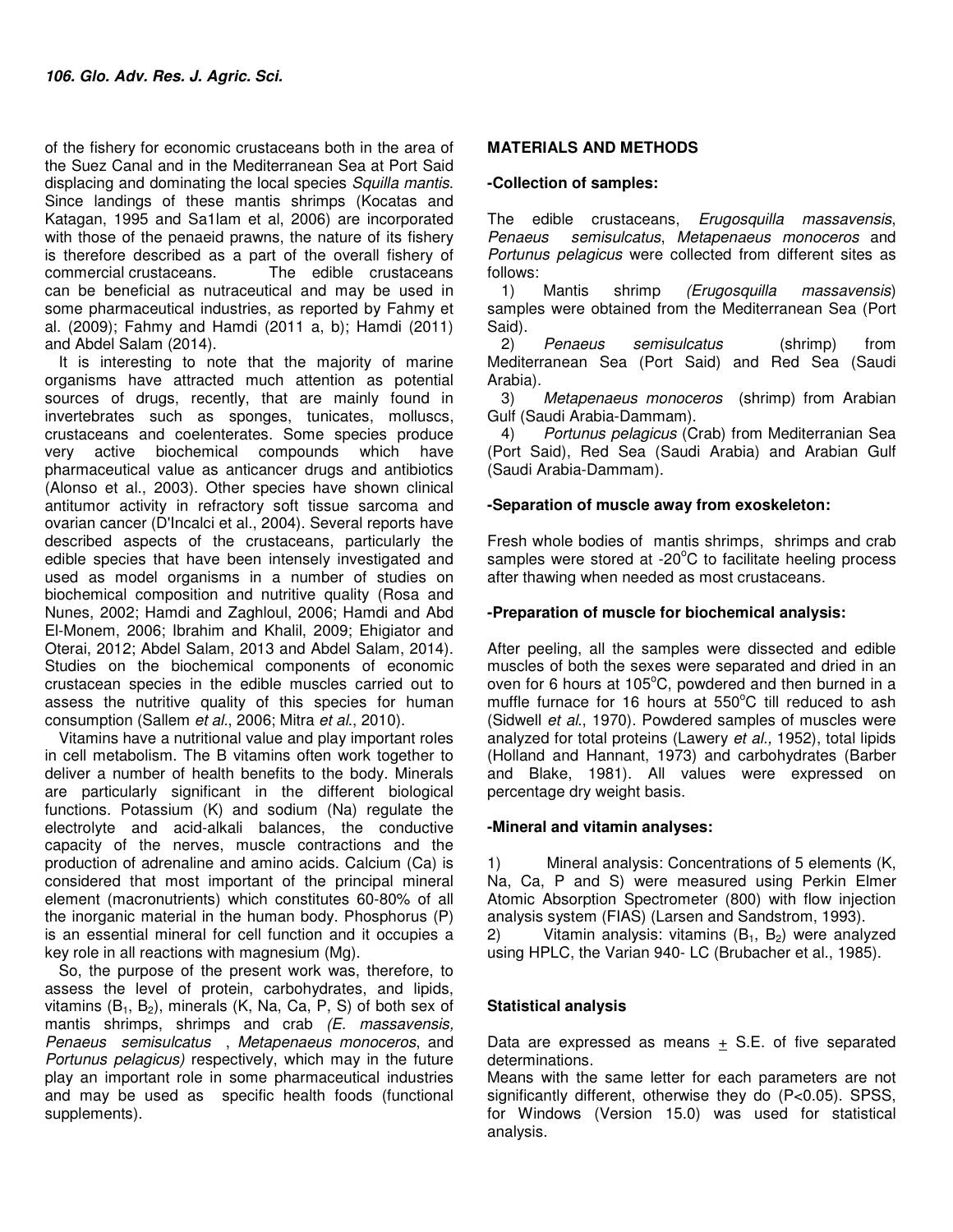| Species            | Protein %<br>Carbohydrates%<br>Region |                                    | Lipids%                            |                                 |                                   |                                   |                                  |
|--------------------|---------------------------------------|------------------------------------|------------------------------------|---------------------------------|-----------------------------------|-----------------------------------|----------------------------------|
|                    |                                       | males                              | females                            | males                           | females                           | males                             | Female<br>s                      |
| E. massavensis     | Mediterranean Sea                     | $52.11 \pm 1.$<br>52 <sup>a</sup>  | $38.89 + 0.$<br>59 <sup>e</sup>    | $2.59 + 0.$<br>01 <sup>b</sup>  | $2.95 \pm 0.$<br>02 <sup>a</sup>  | $17.66 \pm 0.$<br>02 <sup>a</sup> | $11.55 \pm$<br>$0.32^{d}$        |
| P. semisulcatus    | Mediterranean Sea                     | $36.47 \pm 1.$<br>$42^e$           | $44.37 \pm 2.$<br>00 <sub>pc</sub> | $2.09 + 0.$<br>03 <sup>d</sup>  | $1.69 + 0.$<br>$04^h$             | $13.69 + 0.$<br>29 <sup>c</sup>   | $12.80 +$<br>0.01 <sup>d</sup>   |
| P. semisulcatus    | <b>Red Sea</b>                        | $41.45 \pm 1.$<br>99 <sup>cd</sup> | $41.84 \pm 1.$<br>22 <sup>cd</sup> | $1.84 + 0.$<br>006 <sup>f</sup> | $1.81 \pm 0.$<br>$02^{fg}$        | $9.51 \pm$<br>0.28 <sup>e</sup>   | $8.41 \pm 0.$<br>$11^f$          |
| M. monoceros       | Arabian Gulf                          | $40.53 \pm 0.$<br>89 <sup>d</sup>  | $41.88 + 0.$<br>64 <sup>cd</sup>   | $1.75 + 0.$<br>04 <sup>gh</sup> | $1.85 + 0.$<br>04 <sup>fg</sup>   | 9.43±<br>$0.12^{e}$               | $9.09 + 0.$<br>15 <sup>e</sup>   |
| P. pelagicus       | Mediterranean Sea                     | $37.39 + 0.$<br>35 <sup>e</sup>    | 45.97<br>±1.15 <sup>b</sup>        | $1.95 + 0.$<br>01 <sup>e</sup>  | $2.30 + 0.$<br>$02^{\circ}$       | $15.49 \pm 0.$<br>01 <sup>b</sup> | 13.82±<br>$0.22^{\circ}$         |
| P. pelagicus       | <b>Red Sea</b>                        | $44.06 \pm$<br>0.88 <sup>bcd</sup> | $45.19 \pm 1.$<br>03 <sub>pc</sub> | $2.44 \pm 0.$<br>$02^{\circ}$   | $2.51 \pm 0.$<br>01 <sup>bc</sup> | $7.91 \pm 0.0$<br>51 <sup>9</sup> | $7.45 \pm 0.$<br>06 <sup>h</sup> |
| P. pelagicus       | Arabian Gulf                          | 44.28±0.<br>98 <sup>bc</sup>       | 44.88<br>$±2.31$ <sup>bc</sup>     | $2.00 + 0.$<br>$12^e$           | $2.33 + 0.$<br>01 <sup>d</sup>    | $6.89 + 0.0$<br>5 <sup>hi</sup>   | $7.22 \pm 0.$<br>08 <sup>h</sup> |
| ANOVA <sup>1</sup> | $F = 8.854$                           |                                    | $F = 99.863$                       |                                 | F=690.270                         |                                   |                                  |
| (Species effect)   | P < 0.001                             | P < 0.001                          |                                    | P < 0.001                       |                                   |                                   |                                  |

 **Table 1.** Biochemical constituents percentage of edible muscles of male and female crustaceans .

Data are expressed as mean  $\pm$  S.E of five separated determinations; means with the same superscript letters for each parameter are not significantly different, otherwise they do (P<0.05).

#### **RESULTS**

#### **Biochemical constituent analysis (Total protein, Carbohydrates, Lipids):**

Analysis of edible muscle of both shrimps and crab indicated the presence of high level concentration of total protein (52.11%) of male E. massavensis which is followed by male and female P. pelagicus of all regions of study except male P. pelagicus of Mediterranean Sea, Egypt (which recorded the least value of protein concentrations), followed by P. semisulcatus and M. monoceros (Table 1).

Male and female E. massavensis recorded the largest value of carbohydrate cocenterations (2.59, 2.95%) respectively, where P. semisulcatus and M. monoceros recorded the smallest values. In between was P. pelagicus of all regions of study which recorded the medium values (table 1).

Male E. massavensis and male P. pelagicus of Mediterranean Sea were recorded the highest values of total lipids (17.66, 15.49%, respectively) while, male P. pelagicus of the Arabian Gulf was recorded the smallest values (table 1).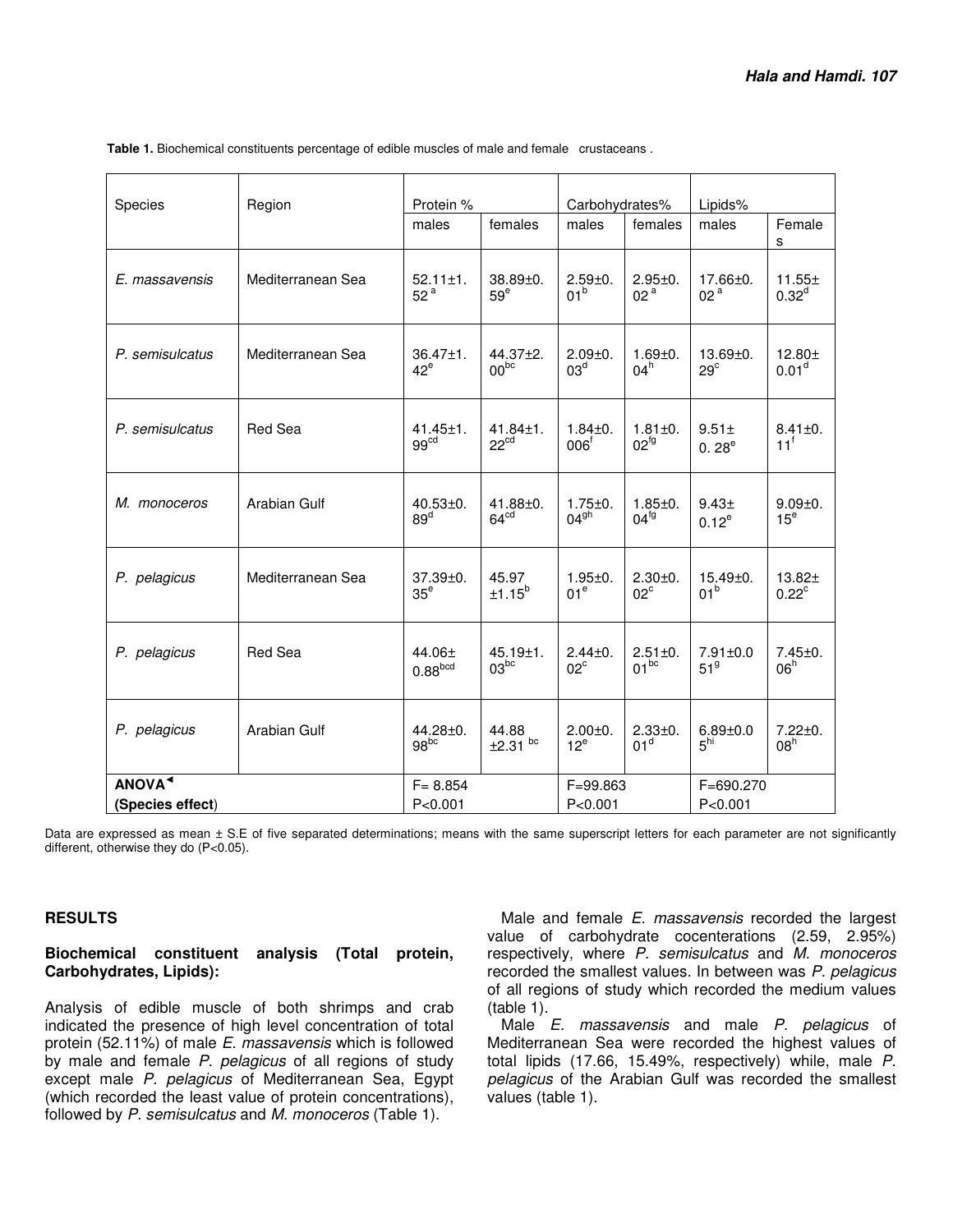|                                        |                      | Vitamin $B_1$                  |                               | Vitamin B <sub>2</sub>         |                                |  |
|----------------------------------------|----------------------|--------------------------------|-------------------------------|--------------------------------|--------------------------------|--|
| Species                                | Region               | <b>Males</b>                   | females                       | males                          | females                        |  |
| E. massavensis                         | Mediterranean<br>Sea | $0.140 \pm 0.01$ <sup>h</sup>  | $0.094 \pm 0.07$              | $0.423 \pm 0.02^{bc}$          | $0.400 \pm 0.01$ <sup>c</sup>  |  |
| P. semisulcatus                        | Mediterranean<br>Sea | $0.220 \pm 0.003$ <sup>g</sup> | $0.116 \pm 0.01$              | $0.259 \pm 0.00$ <sup>f</sup>  | $0.241 \pm 0.00$ <sup>f</sup>  |  |
| P. semisulcatus                        | Red Sea              | $0.262 \pm 0.002$ <sup>f</sup> | $0.350 \pm 0.00$ <sup>d</sup> | $0.318 \pm 0.00$ <sup>ef</sup> | $0.396 \pm 0.05$ <sup>d</sup>  |  |
| M. monoceros                           | Arabian Gulf         | $0.304 \pm 0.00^e$             | $0.407 \pm 0.00^a$            | $0.429 \pm 0.00^{bd}$          | $0.532 \pm 0.00^a$             |  |
| P. pelagicus                           | Mediterranean<br>Sea | $0.251 \pm 0.02$               | $0.249 \pm 0.01$              | $0.322 \pm 0.01$ ef            | $0.355 \pm 0.01$ <sup>d</sup>  |  |
| P. pelagicus                           | Red Sea              | $0.307 \pm 0.002^e$            | $0.374 \pm 0.00^{\circ}$      | $0.308 \pm 0.00$ <sup>de</sup> | $0.518 \pm 0.00^a$             |  |
| P. pelagicus                           | Arabian Gulf         | $0.385 \pm 0.002^b$            | $0.376 \pm 0.01$ <sup>c</sup> | $0.365 \pm 0.00$ <sup>de</sup> | $0.358 \pm 0.00$ <sup>de</sup> |  |
| ANOVA <sup>1</sup><br>(Species effect) |                      | F=2262.236<br>P < 0.0001       |                               | $F = 20.672$<br>P < 0.0001     |                                |  |

Table 2. Vitamin B<sub>1</sub> and B<sub>2</sub> content (mg/100gm) in edible muscles of males and females crustaceans species .

Data are expressed as mean ± S.E of five separated determinations; means with the same superscript letters for each parameter are not significantly different, otherwise they do(P<0.05).

#### **Vitamin analysis:**

Vitamins  $B_1$ ,  $B_2$  were analyzed in all types of crustaceans species studied of all regions (table 2). The results recorded the highest average concentrations of vitamin  $B_1$ (0.407, 0.385 mg/100gm) of female M. monoceros and male Arabian Gulf strain P. pelagicus respectively, while, E. massavensis, P. semisulcatus and P. pelagicus of Mediterranean Sea recorded the smallest values of vitamin  $B_1$ . Male and female *M. monoceros* of the Arabian Gulf recorded the highest value of vitamin  $B_2$  (0.532, 0.429 mg/100gm respectively) followed by both sex of E. massavensis (423, 400 mg/100gm for male and female respectively), where P. semisulcatus of Mediterranean Sea recorded the smallest values of vitamin  $B_2$  (259, 241 mg/100gm for male and female respectively). Furthermore, it was observed that the concentrations of vitamin  $B_2$  in edible muscles of all studied crustaceans samples were higher than vitamin  $B_1$  except in both sex of P. pelagicus from Arabian Gulf region.

#### **Mineral analysis:**

Analysis of 5 elements (K, Na, Ca, P and S) present in edible muscle of mantis shrimps, shrimps and crabs showed the highest average concentration of K (677.05, 600 mg/kg) and Na (703 ,688 mg/kg) present in male and female E. assavensis respectively (table 3). The smallest value of K concentration was recorded in edible muscle of male and female P. semisulcatus of Mediterranean sea, where male and female P. pelagicus of Arabian Gulf recorded the smallest value of Na concentration (table 3).

Also, male and female E. massavensis recorded the highest value of Ca, P concentration, while female P. pelagicus of Red Sea and Arabian Gulf recorded the highest value of S concentration (table 4). Male and female P. semisulcatus of Mediterranian Sea recorded the next highest Ca concentration value and the lowest S concentration value (table4). Furthermore, male and female M. monoceros of Arabian Gulf recorded the lowest value of Ca, P concentration (table 4).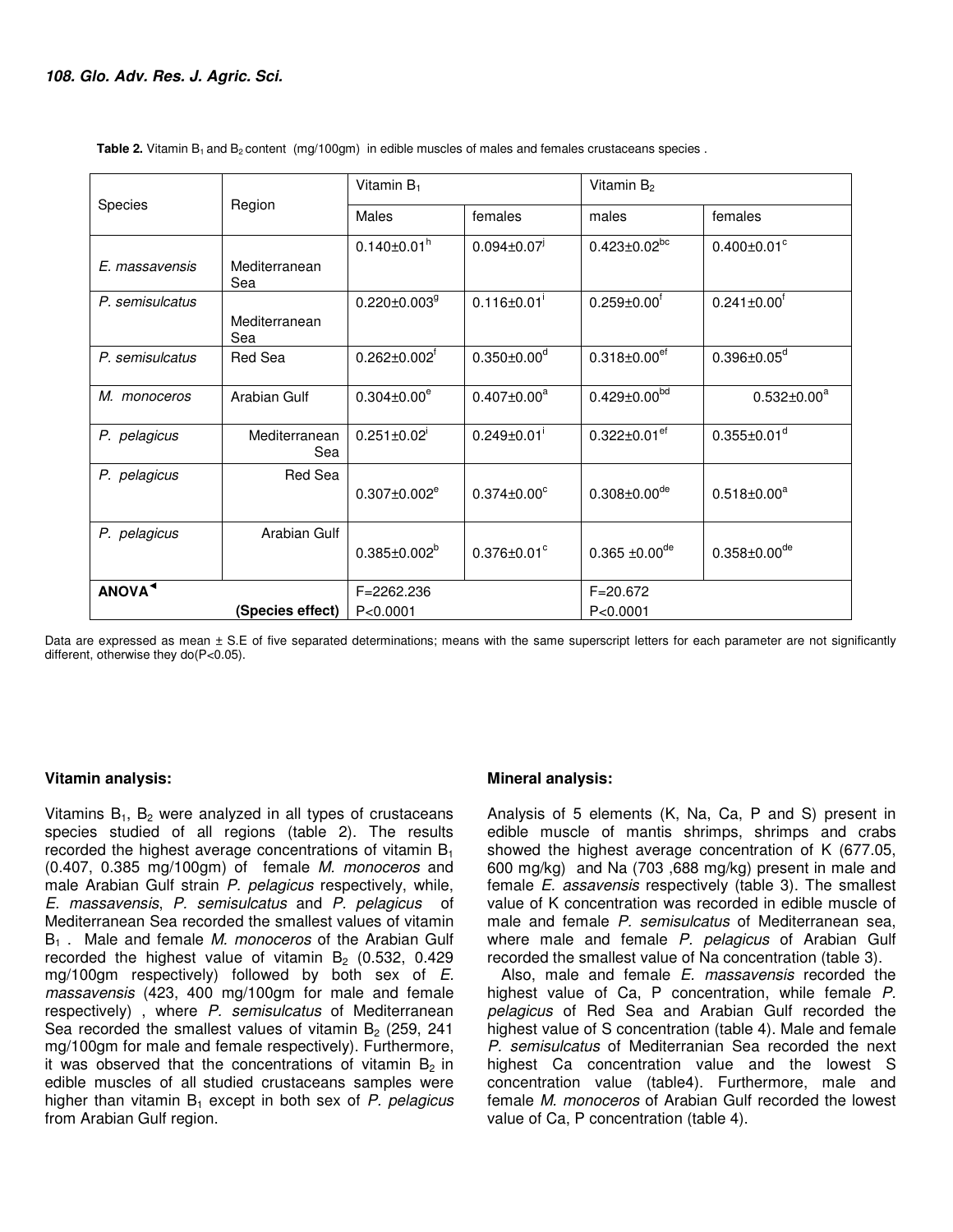|                                        |                      | K                        |                               | Na                        |                             |  |
|----------------------------------------|----------------------|--------------------------|-------------------------------|---------------------------|-----------------------------|--|
| Species                                | Region               | males                    | females                       | males                     | Females                     |  |
| E.<br>massavensis                      | Mediterranean<br>Sea | 677.05±3.04 <sup>a</sup> | $600 \pm 1.00^b$              | 703±3.44 <sup>a</sup>     | 688±5.16 <sup>b</sup>       |  |
| $P_{\cdot}$<br>semisulcatus            | Mediterranean<br>Sea | 115±0.08 <sup>9</sup>    | 117±1.02 <sup>9</sup>         | 355±1.02 <sup>c</sup>     | 350±0.09°                   |  |
| Ρ.<br>semisulcatus                     | Red Sea              | 359.5±0.31 <sup>c</sup>  | $204.3 \pm 0.30$ <sup>f</sup> | 309.3±0.61 <sup>de</sup>  | 261.5±0.45 <sup>f</sup>     |  |
| M.<br>monoceros                        | Arabian Gulf         | 294.1±3.15 <sup>d</sup>  | $194.4 \pm 0.30^f$            | $305.3 \pm 0.33^e$        | 324.4±0.87 <sup>d</sup>     |  |
| P. pelagicus                           | Mediterranean<br>Sea | 233±0.512 <sup>e</sup>   | 239±0.32 <sup>e</sup>         | 262±0.98 <sup>f</sup>     | $270 \pm 0.89$ <sup>f</sup> |  |
| P. pelagicus                           | Red Sea              | 267.8±0.173 <sup>d</sup> | 347.7±0.12 <sup>c</sup>       | 220.6±0.63 $^h$           | 245.87±0.30 <sup>9</sup>    |  |
| P. pelagicus                           | Arabian Gulf         | 255.8±0.20 <sup>e</sup>  | $274.1 \pm 0.32$ <sup>d</sup> | 209.9±0.61 <sup>h</sup>   | $226.9 \pm 0.65^h$          |  |
| ANOVA <sup>4</sup><br>(Species effect) |                      | $F=0.0839$<br>P > 0.05   |                               | $F = 247.131$<br>P<0.0001 |                             |  |

 **Table 3.** Potassium and Sodium concentrations in edible muscles of crustaceans species given as mg/kg dry weight

Data are expressed as mean ± S.E of five separated determinations; means with the same superscript letters for each parameter are not significantly different, otherwise they do(P<0.05).

 **Table 4.** Calcium, phosphorus and sulphur concentrations in edible muscles of crustaceans species given as mg/kg dry weight.

|                    |                      | Ca                    |                       | P                       |                                   | S                           |                              |
|--------------------|----------------------|-----------------------|-----------------------|-------------------------|-----------------------------------|-----------------------------|------------------------------|
| <b>Species</b>     | Region               | males                 | females               | males                   | females                           | males                       | Females                      |
| E.<br>massavensis  | Mediterranean<br>Sea | $803 \pm 2.03^a$      | 799±1.06 <sup>a</sup> | 2405±4.08 <sup>a</sup>  | $2389 \pm 2.18^b$                 | 1145±2.07 <sup>c</sup>      | $1010 \pm 1.00$ <sup>r</sup> |
| Р.<br>semisulcatus | Mediterranean<br>Sea | 708±3.50 <sup>b</sup> | 710±1.22 <sup>b</sup> | 583.33±0.88             | $463.33 \pm 1.8$<br>$6^{\dagger}$ | $879 \pm 0.88$ <sup>k</sup> | $907 \pm 1.06$               |
| Р.<br>semisulcatus | Red Sea              | 484.3±1.23            | 435.0±0.64<br>d       | 702.6±0.64 <sup>d</sup> | 732±1.44 <sup>d</sup>             | $918.3 \pm 1.36$            | 1031.3±1.63<br>e             |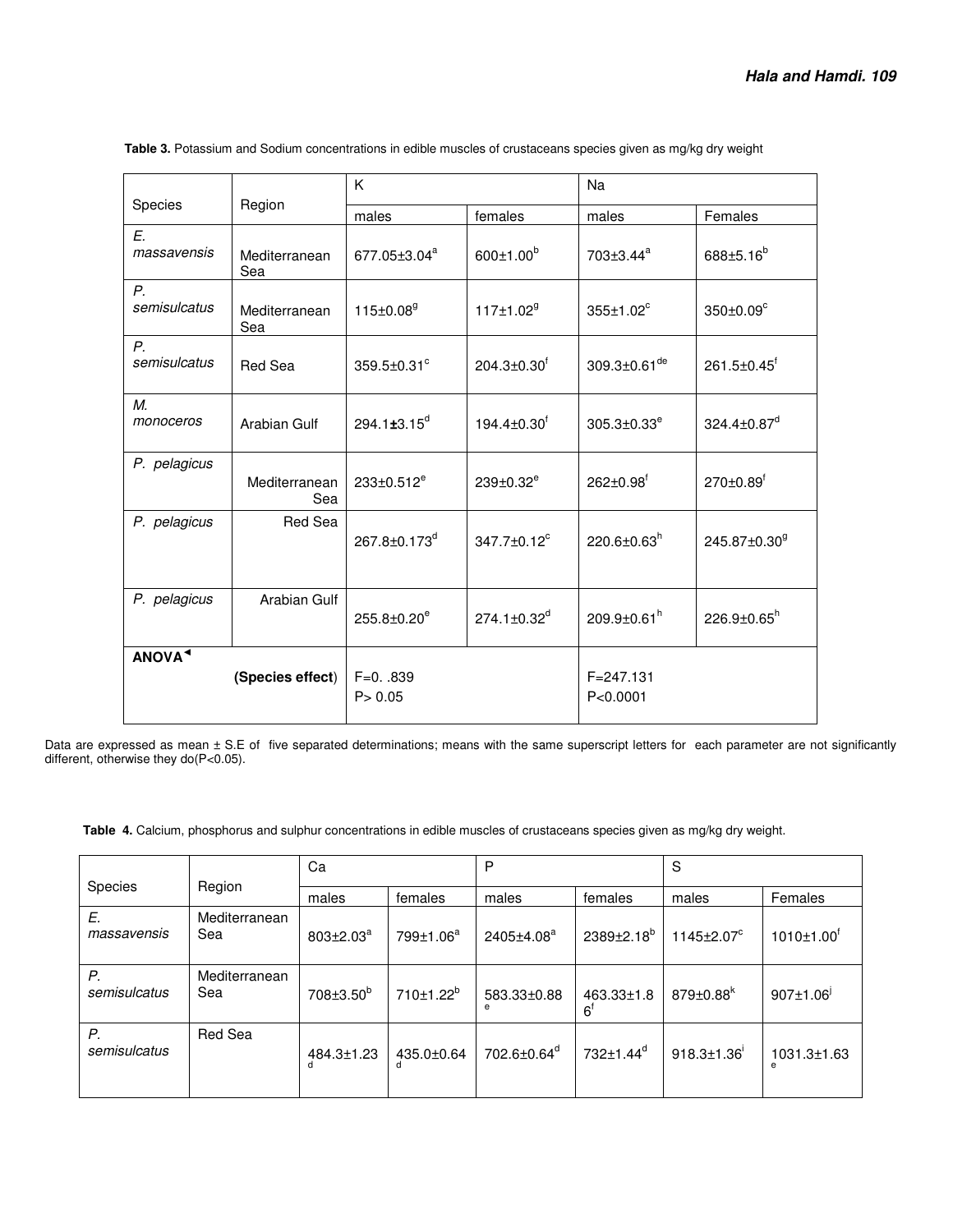**Table 4.** Continue

| М.<br>monoceros    | Arabian Gulf         | 472.7±0.14               | 401.4±0.59       | 691.5 $\pm$ 0.60 <sup>d</sup> | 666.8±0.86              | 1024.7±1.44   | 913.3±1.45               |  |
|--------------------|----------------------|--------------------------|------------------|-------------------------------|-------------------------|---------------|--------------------------|--|
| P. pelagicus       | Mediterranean<br>Sea | $655 \pm 0.67^c$         | $649 \pm 1.09^c$ | 822±2.33 <sup>c</sup>         | $811 \pm 1.44^c$        | 939±0.881 $h$ | $999{\pm}0.98^9$         |  |
| P. pelagicus       | Red Sea              | 491.0±0.59               | 519.0±1.19       | 736.4±1.85 <sup>d</sup>       | 705.5±1.09              | 929.3±0.639   | 1223.8±0.85<br>a         |  |
| P. pelagicus       | Arabian Gulf         | 537.4±1.15               | 546.1±2.60       | 715.3±1.07 <sup>d</sup>       | 713.6±3.18              | 1127.1±1.46   | 1180±1.16 <sup>b</sup>   |  |
| ANOVA <sup>4</sup> |                      |                          |                  |                               |                         |               |                          |  |
| (Species effect)   |                      | $F = 3.586$<br>P < 0.001 |                  |                               | $F = 2.641$<br>P < 0.05 |               | F=1907.278<br>P < 0.0001 |  |

Data are expressed as mean ± S.E of five separated determinations; means with the same superscript letters for each parameter are not significantly different, otherwise they do (P<0.05).

#### **DISCUSSION**

Products from marine sources have recently become attractive as nutraceutical and functional foods and as a source material for the development of drugs and specific health foods (functional supplements). Supplements derived from marine foods have been shown to have various functions in animal and clinical experiments. For example, proteins and its functional peptides, saturated and unsaturated fatty acids, minerals and vitamin K are being increasingly used to treat and prevent a wide variety of lifestyle-related diseases and to improve the quality of life. In this study, we analysed the edible muscles of marine crustaceans, mantis shrimps (Erugosquilla massavensis), shrimps (Penaeus semisulcatus, Metapenaeus monoceros ) and crabs (Portunus pelagicus) from different regions to open the door for production of new products of nutraceutical and healthy food or production of a source material of drugs from unusable marine source. Some edible crustaceans were chosen according to their invading power and spreading activity (canals city; Ismailia, El-Suez and Port Said) and in the eastern Mediterranean at Port Said city for E. massavensis and the others because of the biodiversity bower of different regions. The analysis included were the protein, carbohydrates, lipids, vitamins  $(B_1, B_2)$ , minerals  $(K, Na,$ Ca, P, S) which are done in the present study.

Even though much work done on the flesh of E. massavensis (Gradwell et al., 1998; Mona et al.2000; Ibrahim and Khalil, 2009 and Hamdi, 2011, Abdel Salam and Hamdi, 2011, Abdel Salam, 2014), study on their extracts was very limited in Egypt (Fahmy et al., 2009; Fahmy and Hamdi, 2011a,b).

Biochemical studies are very important from the nutritional point of view. The biochemical constituents in animals are known to vary with season, size of animal, stage of maturity, temperature and availability of food etc. Protein is essential for the sustenance of life and accordingly exists in the largest quantity of all nutrients as a component of the human body (Okuzumi and Fujii, 2000). An increasing demand for good quality animal protein for the exploding population has led to effective and increasing exploitation of the aquatic resources (Sudhakar et al., 2009) .

In the present analysis, the edible muscles of mantis shrimps, shrimps and crabs indicated the presence of high level concentration of total proteins, especially in male E. massavensis. This result agreed with other studies which stated that protein is the most prominent biochemical component of crustaceans (Rosa and Nunes, 2002; Ehigiator, and Oterai,2012; Abdel-Salam, and Hamdi, 2011). In general, the high protein level recorded in the studied crustacean species indicates their high nutritive value. The elevation of protein percentage in the edible muscles may be due to the fact that it is the main component of the contractile elements of the striated muscles (Mona et al., 2000) and also can be attributed to omnivorous feeding habit of these crustaceans (Bello-Olusoji et al.,1995). Sallam et al. (2006) reported that E. massavensis in Suez Canal ranks as the second rich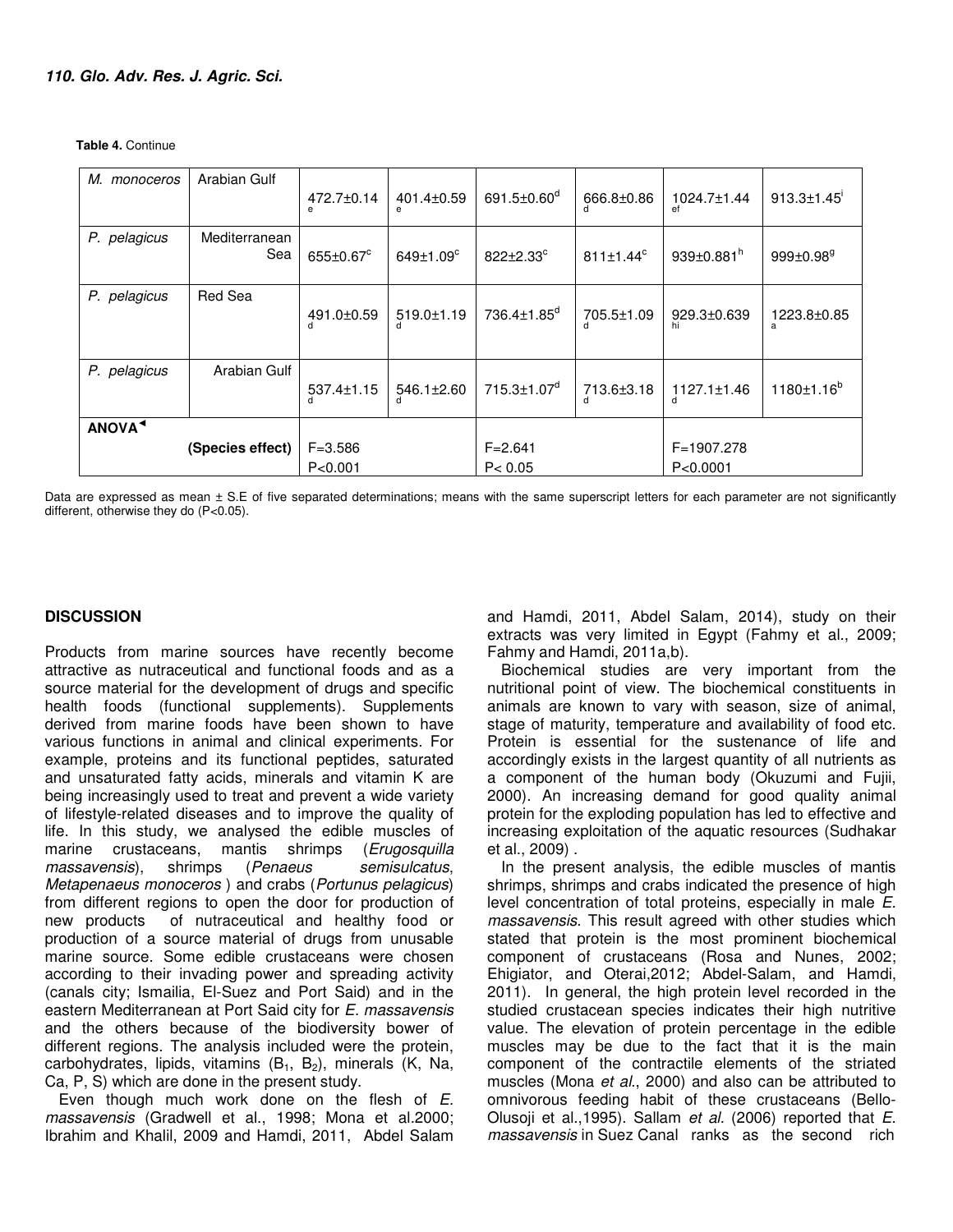edible crustacean after the blue crab, P. pelagicus which in turn draws the attention to the need of considering this protein rich crustacean as good competitor among its economic counterparts. While, in the present study, the recorded data showed that males E. massavensis in Suez Canal ranks as the first rich edible crustacean before P. pelagicus.

Carbohydrates constitute only a minor percentage of total biochemical composition. This constituent in fishery products contain no dietary fiber but only glucides, mostly glycogen. They also contain traces of glucose, fructose, sucrose and other mono and disaccharides (Okuzumi and fujii, 2000). In the present study male and female  $E$ . massavensis recorded the largest value of carbohydrate concentrations (2.59, 2.95 %) respectively. The previous studies were suggested that the carbohydrates in the muscle varied from 2.4 to 3.4% in C. smithii (Balasubramanian and Suseelan, 2001), 0.16 to 0.55% in P. pelagicus and 0.44 to 0.73% in P. saguinolentus (Radhakrishnan,1979). Recently Murugesan et al.(2008) reported that carbohydrate content of hard shell crabs (1.42 %) of C. lucifera was little bit lower than eyestalk ablated crabs (1.45%) .

Lipids are highly efficient as sources of energy and they contain more than twice the energy of carbohydrate and proteins (Okuzumi and Fujii,2000). In the present study, male E. massavensis and male P. pelagicus of Mediterranean Sea were recorded the highest values of total lipids (17.66,15.49 %) respectively. Balasubramanian and Suseelan (2001) recorded that the lipid values from 6.2 to 7.6% in Charybdis smithii. In P. pelagicus the lipid value was 3.3 to 5.6 % and P. sanguinolentus it was 3.8 to 5.5% -+(Radhakrishnan,1979). In crustaceans, lipids are not only the principal organic reserves and source of metabolic energy, but also indispensable in maintaining cellular integrity. Lipids as a general rule act as major food reserves along with proteins and are subjected to periodic fluctuations influenced by environmental variables like temperature (Nagabhushanam and Farooqui, 1982) .

In the present study, Vitamins  $B_1$ ,  $B_2$  were analyzed in all types of crustaceans studied of all regions (table 2). The results recorded the highest average concentrations of vitamin  $B_1$  (0.407, 0.385 mg/ 100 gm) of female M. monoceros and male P. pelagicus respectively. While, male and female M. monoceros of the Arabian Gulf recorded the highest value of vitamin  $B_2$  (0.532, 0.429 mg/ 100gm, respectively). Moreover, the recorded data Moreover, the recorded data detected that edible muscles of all studied samples had higher concentrations of vitamin  $B_2$  than vitamin  $B_1$  except males and females P. pelagicus of Arabian Gulf. In general, the high level of vitamin B1 and vitamin  $B_2$  in edible muscles of these marine organisms indicates its high nutritive value.

 Marine organisms form a good source of minerals. The fish and shellfish can absorb minerals directly from the aquatic environmental through gills and body surfaces.

Almost all the elements that occur in seawater are found to some extent in aquatic animals and some of these include Na, K, Ca, P, S. The minerals serve as components of bones, soft tissues (sulfur amino acids, metalloproteins), as co-factors and co-activators of various enzymes important in human nutrition. Calcium, phosphorus and the electrolytes (Sodium and potassium) are considered to be as macro elements and iron, copper, zinc, iodine, chromium, cobalt, manganese, molybdenum and selenium are considered as trace elements that are required for normal functioning, for instance the more soluble minerals such as Ca, P, Na, K and Cl are involved in the maintenance of acid-base balance and membrane potential. The calcium and phosphorus together account for 70 to 80% of the minerals in the skeleton of fish (Nair and Mathew, 2000).The phosphorus (adenosine polyphosphate) act as a key substance for energy release and present in phospholipids

In the present study, analysis of 5 elements (K, Na, Ca, P and S) present in edible muscle of mantis shrimps, shrimps and crabs showed the highest average concentration of K (677.05, 600 mg/ kg) and Na (703, 688 mg/ kg) present in male and female E. massavensis respectively, Also, male and female E. massavensis recorded the highest value of Ca, P concentration, while female P. pelagicus of Red Sea and Arabian Gulf recorded the highest value of S concentration. Additionally, the recorded data declared that edible muscles of all studied crustaceans enriched with Ca, P and S as compared with K and Na elements. This variations in mineral contents might be attributed to species and sex variations (Roy et al.,2012) or might be attributed to variations in inhabiting regions.

The muscle and carapace extracts of P. clarkii and E. massavensis were recorded the highest amount of P (phosphorus) followed by Ca (calcium) and K (potassium) than other minerals analyzed; (than Mg, Fe, Mn, Zn, Cu). Also, that vitamin  $B_6$  was recorded the highest amount values measured followed by vitamin E and then vitamin D than other vitamins analysed; (than vit. B<sub>12</sub>, vit. B<sub>2</sub>, vit. B<sub>p</sub>, vit.  $B_1$  and vitamin A). Also analysis of Trionyx sinensis indicates that it is a good source of minerals (Calcium and Phosphorus) and vitamins A,  $B_1$ ,  $B_2$  and D (Yin et al., 2005). Regarding to the applications of these very important rich extracts component in Egypt (Fahmy et al., 2009; Fahmy and Hamdi, 2011a,b) who throw the light for the first time in Egypt on their antioxidant effects as a curative effect of both extracts on kidney and liver dysfunction.

In conclusion mantis shrimps, shrimps and crabs used in this study could be a balanced human diet and could be employed as an alternative dietary supplement of protein, carbohydrate ,lipids ,vitamin and mineral matters in the body(food supplement) or may be used in some pharmaceutical industries if we can use it in the treatment of some diseases. Hence the consumption of these marine